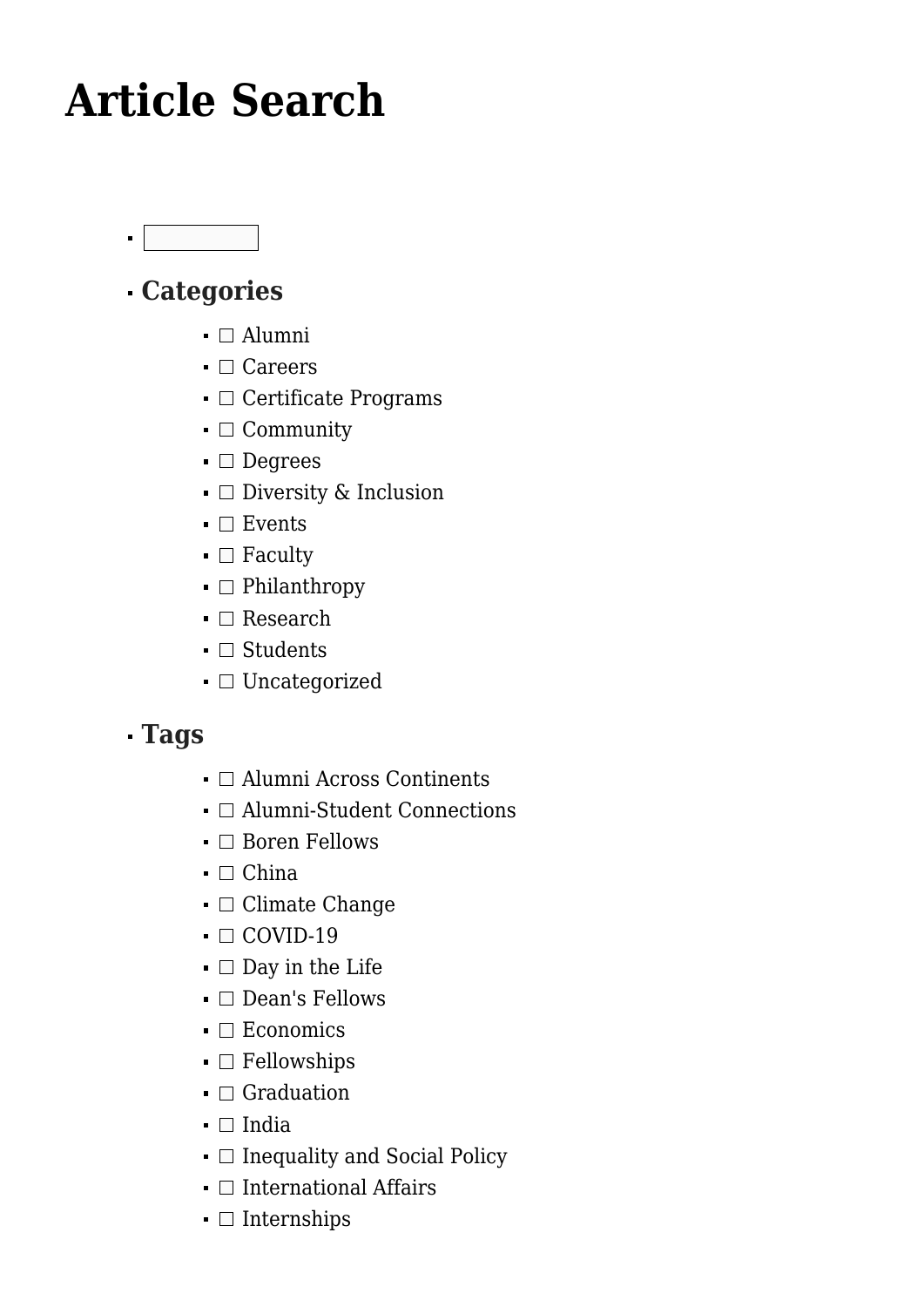- $\blacksquare$  Japan
- $\blacksquare$  Korea
- $\blacksquare$  Latin America
- $\blacksquare$  Mexico
- $\blacksquare$  Pacific Leadership Fellows
- $\blacksquare$  Public Policy
- $\blacksquare$  Reimagining Globalization
- $\blacksquare$  Robertson Fellows
- $\blacksquare$  Southeast Asia
- $\blacksquare$   $\Box$  STEM
- Student Life
- $\blacksquare$  Student Perspectives
- $\blacksquare$  Sylff Fellows
- $\blacksquare$  Webinar
- $\blacksquare$  Why GPS

## **Research & Policy Topics**

- $\bullet$   $\Box$  Conflict, Diplomacy & Security
- □ Data for Social Impact
- $\blacksquare$  Elections, Governments & Policy
- □ Energy, Environment & Health
- $\blacksquare$  Expertise in Asia
- $\blacksquare$  Expertise in Latin America
- $\blacksquare$  Finance, Labor & Global Markets
- $\blacksquare$  Global Economics & Management
- $\blacksquare$  Human Rights & International Law
- $\blacksquare$  Innovation & Technology
- $\blacksquare$  International Development
- $\blacksquare$  Trade & Commerce

## **Degrees**

- $\blacksquare$  BA/MIA
- $\blacksquare$  BA/MPP
- $\blacksquare$   $\blacksquare$  MAS-IA
- $\blacksquare$  Master of International Affairs
- $\blacksquare$  Master of Public Policy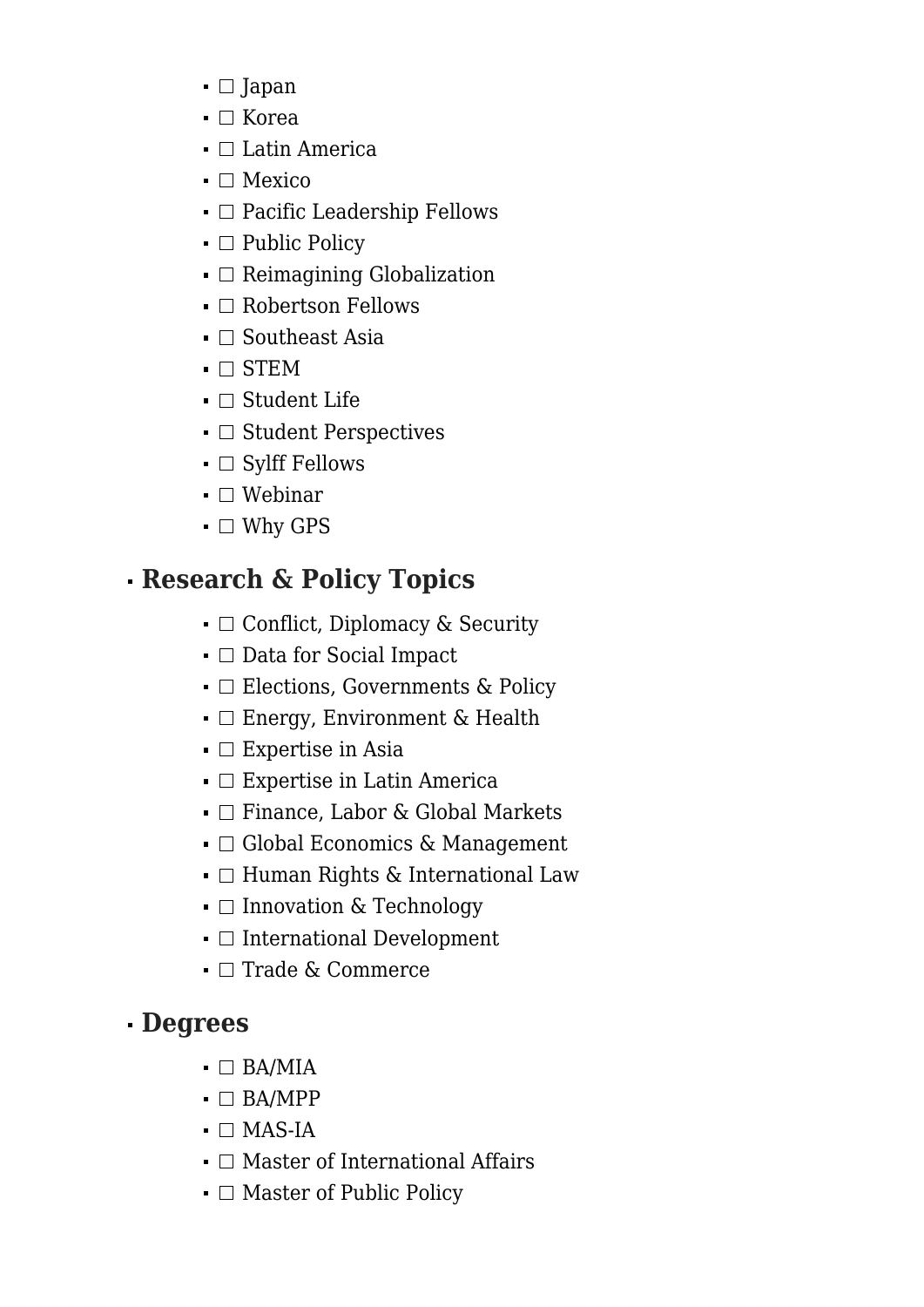- $\blacksquare$  MCEPA
- $\blacksquare$   $\blacksquare$  MIA
- $\blacksquare \square$  MPP
- $\blacksquare$  PhD-PSIA

#### **Research Centers**

- □ 21st Century China Center
- $\blacksquare$  21st Century India Center
- $\blacksquare$  Big Pixel Initiative
- $\blacksquare$  Center for Commerce and Diplomacy
- $\blacksquare$  Center for U.S.-Mexican Studies
- $\blacksquare$  Center on Global Transformation
- $\blacksquare$  Deep Decarbonization Initiative
- $\blacksquare$  Fudan-UC Center on Contemporary China
- $\blacksquare$  Institute on Global Conflict and Cooperation
- $\blacksquare$  Japan Forum for Innovation and Technology
- $\blacksquare$  Korea-Pacific Program
- $\blacksquare$  Laboratory on International Law and Regulation
- $\blacksquare$  Policy Design and Evaluation Lab
- $\blacksquare$  Science Policy Fellows Program
- $\blacksquare$  SDG Policy Initiative

## **Faculty**

- $\blacksquare$  Agustina Paglayan
- $\blacksquare$  Alexander Gelber
- $\blacksquare$  Barbara Walter
- $\blacksquare$  Barry Naughton
- $\blacksquare$  Benjamin Appel
- $\blacksquare$  Brian Libgober
- $\blacksquare$  Caroline Freund
- $\blacksquare$  Charles Martoglio
- Craig McIntosh
- $\blacksquare$  David Fortunato
- □ David Michael
- $\blacksquare$  David Victor
- $\blacksquare$  Eli Berman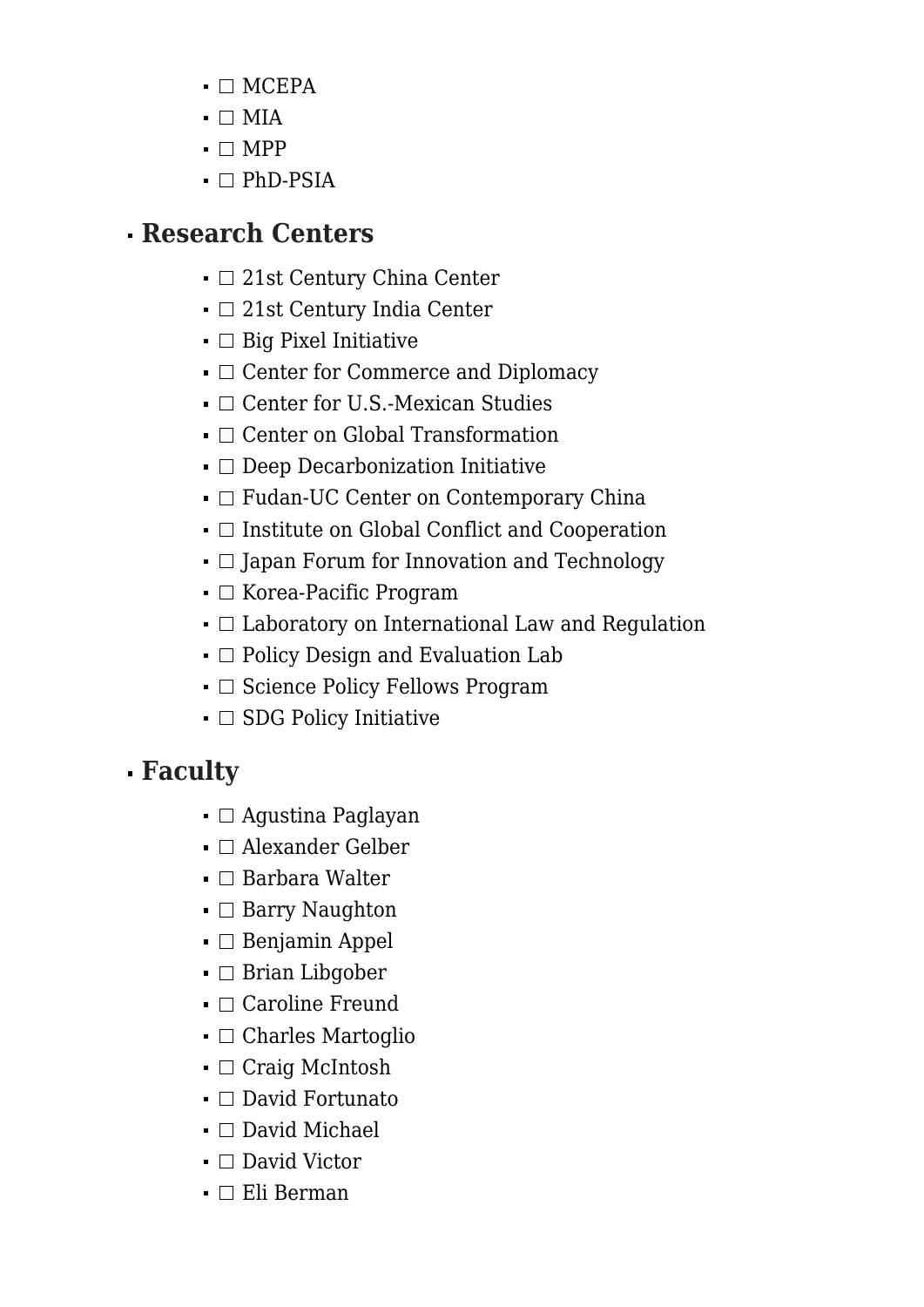- $\blacksquare$  Elizabeth Lyons
- $\blacksquare$  Ellis Krauss
- $\blacksquare$  Emilie Hafner-Burton
- $\blacksquare$  Francisco Garfias
- $\blacksquare$  Gaurav Khanna
- Gordon McCord
- $\blacksquare$  Jakana Thomas
- **I** Jennifer Burney
- $\blacksquare$  Jesse Driscoll
- $\blacksquare$  Jim Lambright
- **□ John Ahlquist**
- $\blacksquare$  Joshua Graff Zivin
- $\blacksquare$  Kate Ricke
- $\blacksquare$  Krislert Samphantharak
- $\blacksquare$  Kyle Handley
- $\blacksquare$  Lauren Prather
- □ Maria Carreri
- $\blacksquare$  Michael Davidson
- $\blacksquare$  Morgan Levy
- $\blacksquare$  Munseob Lee
- $\blacksquare$  Nico Ravanilla
- $\blacksquare$  Peter Cowhey
- $\blacksquare$  Peter Gourevitch
- $\blacksquare$  Rafael Fernández de Castro
- $\blacksquare$  Renee Bowen
- $\blacksquare$  Richard Feinberg
- $\blacksquare$  Roger Bohn
- $\blacksquare$  Ruixue Jia
- $\blacksquare$  Samuel Bazzi
- $\blacksquare$  Stephan Haggard
- $\blacksquare$  Susan Shirk
- $\blacksquare$  Tai Ming Cheung
- $\blacksquare$  Teevrat Garg
- □ Ulrike Schaede
- Uma Karmarkar
- $\blacksquare$  Victor Shih
- Weiyi Shi